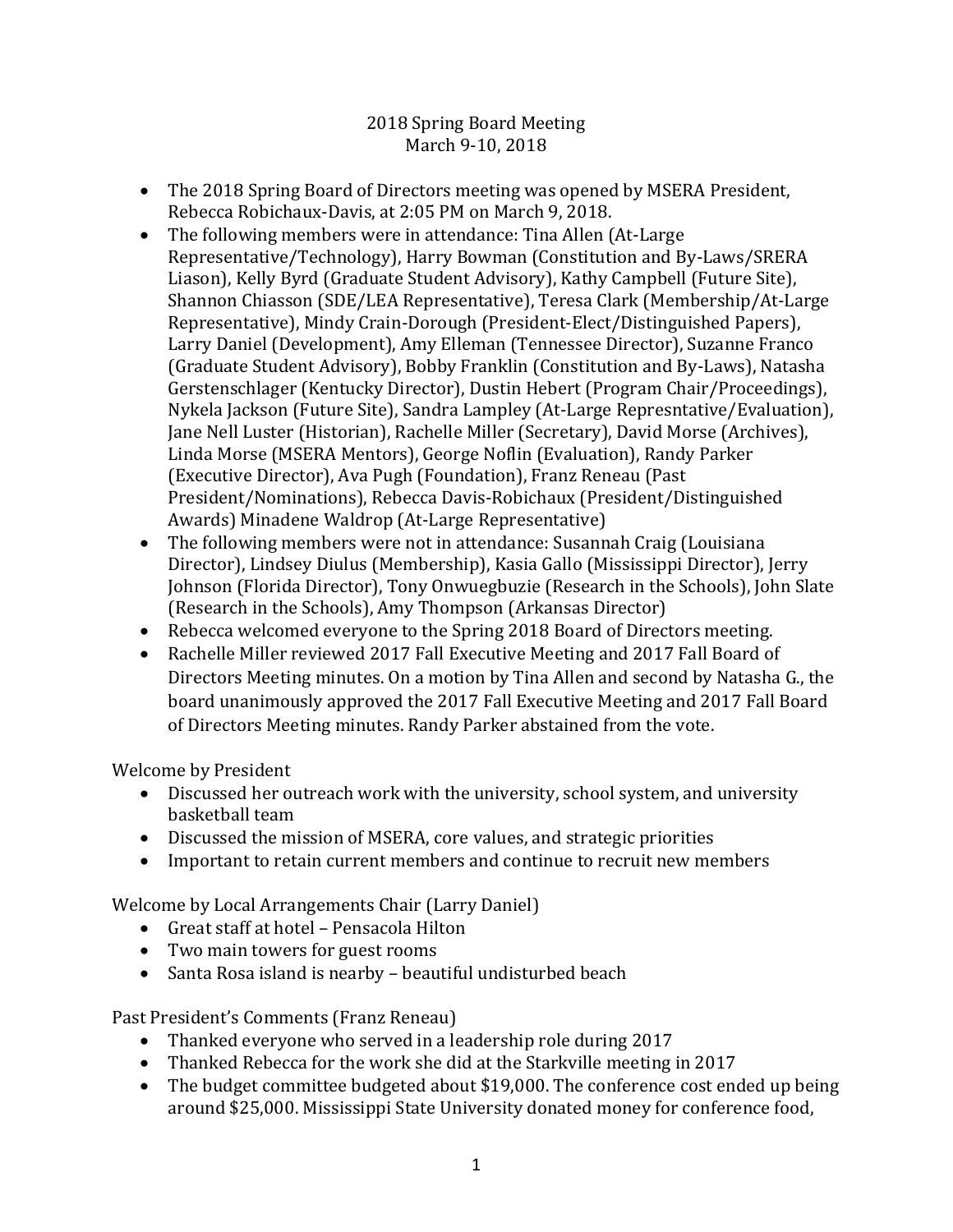Live Text sponsorship of \$3,000. Last year, we had four institutional memberships. Total membership was 251, highest membership was in Alabama

- Great keynote and plenary speakers
- We appointed a new executive director Randy Parker.
- Proposed that we are more aggressive in collecting data about participants' experiences.
- Proposed that the board is more visible at the conference and more interactive with participants at the next conference.

President's Report (Rebecca Robichaux-Davis)

- Thanked everyone for accepting newly appointed positions
- Corresponded quite a bit with Randy and Dustin for smooth transition of roles and responsibilities
- Corresponded with at-large directors for their specific charges.
- Participated in the president and executive board training
- Randy will work on one more issue of The Researcher
- Coordinated with executive director and local arrangements for the 2018 conference
- Developed the committee chair orientation workshop (first annual)
- Created timelines and to do lists for state and at large directors.

Executive Director's Report (Randy Parker)

- Coordinated with interim executive director to transfer access to MSERA checking account and all online programs/files
- Reviewed and filed all MSERA executive director files and artifacts from Cliff Hofwolt's Office
- Secured the services of Louisiana Tech University Graduate Assistant to support the work of the Association
- Met with Regions Bank official to transfer all access to MSERA checking account
- Opened direct transfer of MSERA executive director stipend to private savings account.
- Dispersed association funds as appropriate
- Coordinated with MSERA Secretary to update and maintain MSERA member database
- Coordinated with President to plan the 2018 Spring Board meeting.
- Signed contracts with the Hilton Conference Center for Spring Board Meeting F&B and AV
- Coordinated with Local Arrangements Chair for the Spring 2018 Board Meeting
- Provided the president with excel files of membership by state for disbursement to state directors
- Coordinated with the MSER Foundation President regarding 2018 Spring Foundation Report.
- Completed MSERA Executive Director Orientation.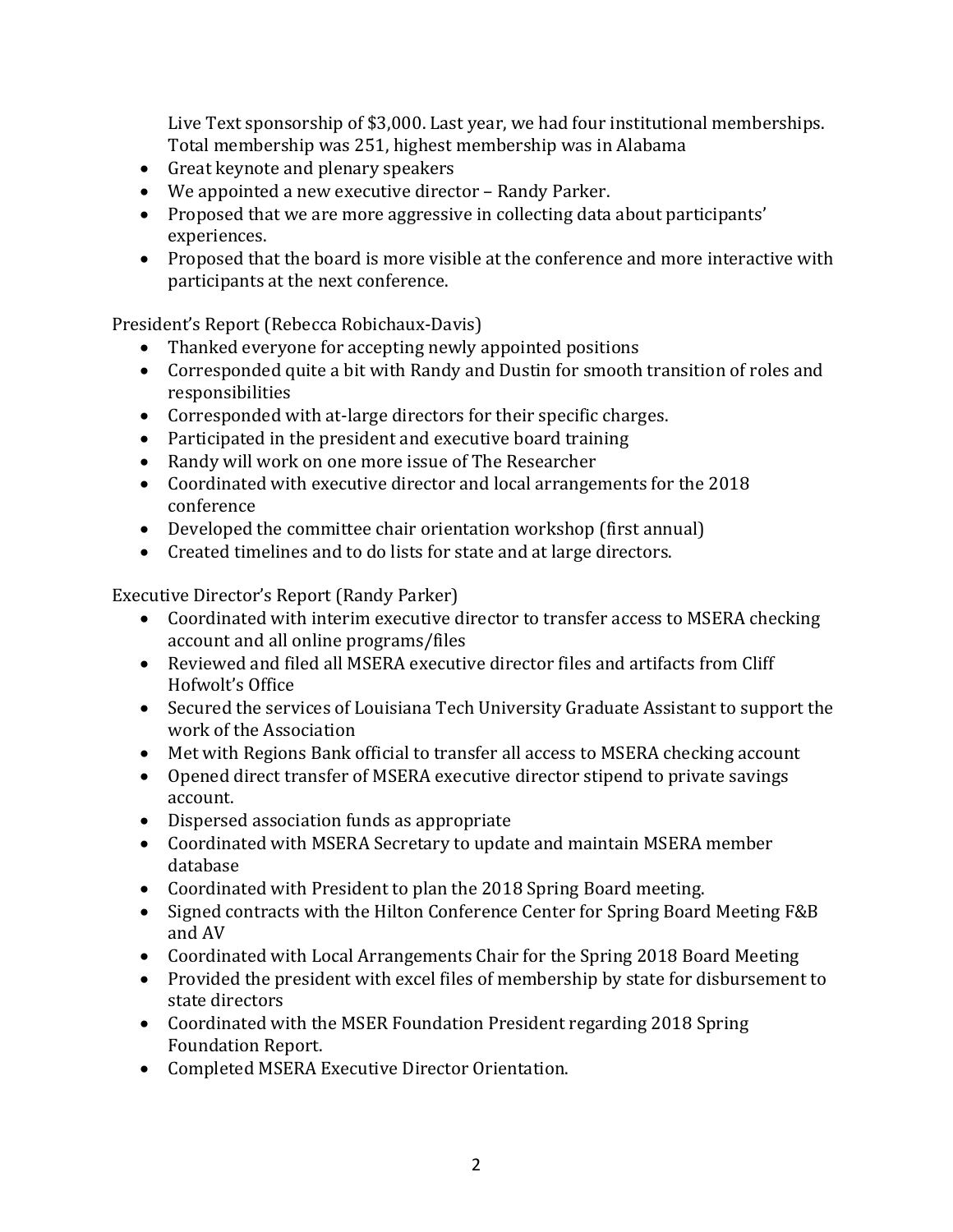- Met with Hilton Conference Center Staff to review Spring Board and Fall Annual Meeting Contracts and arrangements.
- He is in the process of bonding the executive board committee

Budget Advisory Committee Report (Randy Parker)

- Total expenses for 2017 is \$25,755.04; 2018 budgeted expenses is \$31,300.00.
- On a motion by Shannon Chaisson and second by Minadene Waldrop, the board unanimously approved the 2018 budget. Randy Parker abstained from the vote.
- Financial Summary
	- o Beginning balance in MSERA checking on 1/1/18 was \$6,189.82
	- o Balance in checking 3/1/18 was \$5,508.12

2017 Program Committee (Shannon Chiasson)

- Prepared 2017 Program and 2017 Proceedings
- 192 submitted, 143 accepted, 16 No Shows & Cancellations. Only 71 papers were uploaded for the proceeding.
- Would like to expand proposal system to accommodate more relevant evaluation questions
- Would like to set criteria for workshops and symposiums and how they are selected.
- Would like to establish a method/database to ensure the "one time" awards, Research in Progress and Dissertation, are only awarded once.
- Stressed that winners of the RIP award must attend the business meeting and the dissertation award winner must be present on Friday morning.
- Would like to require all board members to serve as reviewers and session chairs.

2017 Evaluation Committee (Mindy Crain-Dorough)

- Two surveys were administered online to conference attendees. Response rate was extremely low for this conference. The overall conference survey was completed by 4 respondents and the sessions survey was completed by 15 respondents.
- Low attendance at general sessions and receptions
	- o Suggestion: Presiders in each session encourage attendance at general sessions, especially graduate/new members
	- o Maybe have door prizes for general sessions
	- o Have officers and board members at receptions/breakfast to talk with new members
	- o Find ways to encourage new members to come back to MSERA
- Have the conference in locations that people would like to visit (New Orleans, Memphis (or Ole Miss), Little Rock, Atlanta, Pensacola, Nashville
- Respondents suggested more APA sessions and/or workshops
- Revisions to instruments/process
	- o Discuss surveys and administration platform

2018 Program Committee (Dustin Hebert, Shannon Chaisson)

• The call for 2018 conference has been posted.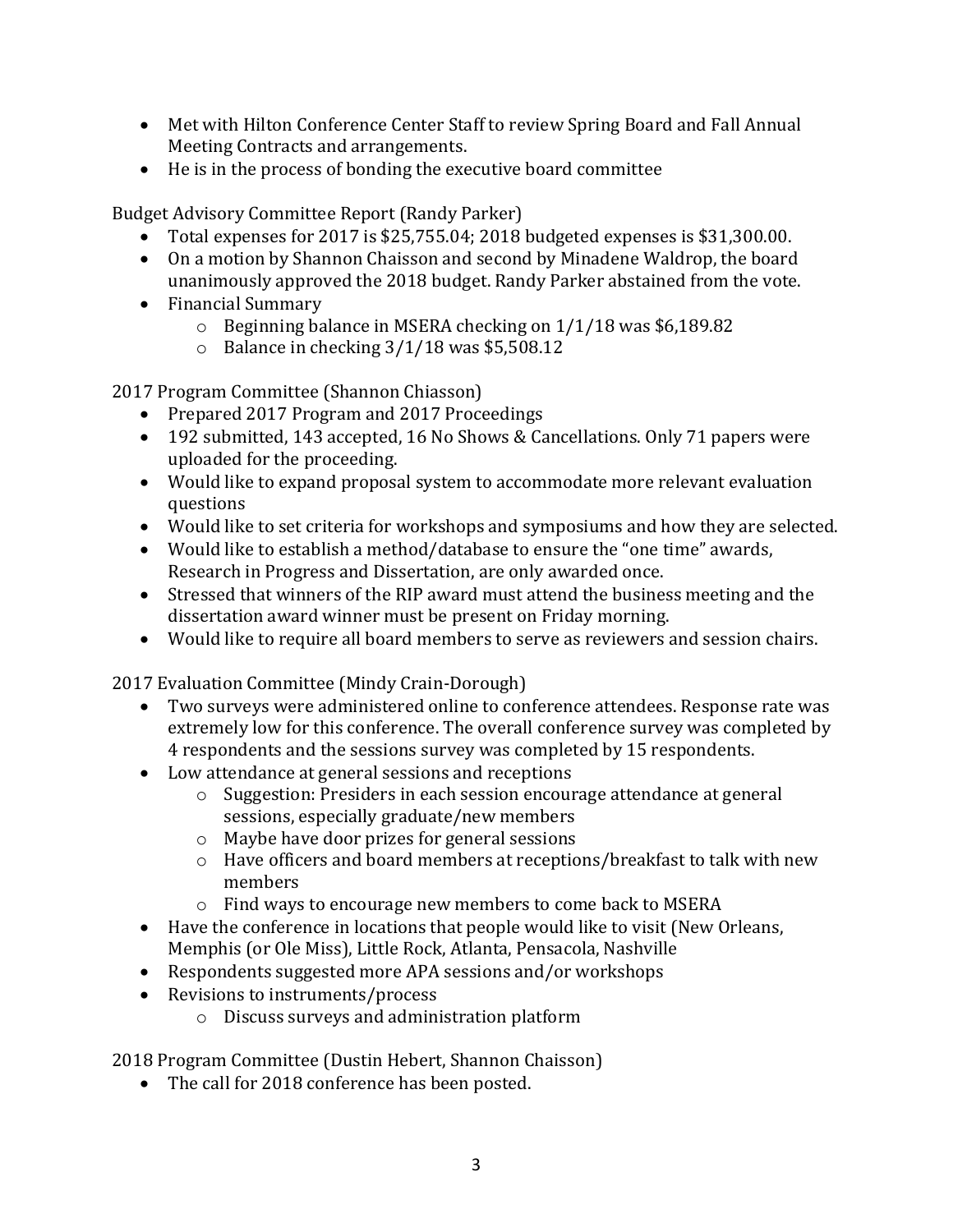- Creating a matrix that aligns with the OpenConf (MSERA's peer-review and conference management system) topics and MSERA proposal rubric.
- Will include 'Schedule at a Glance' for upcoming conference.
- Would like to have 'attendance materials' for presiders located in each room so they can mark whether or not presenters were in attendance

2019 Annual Meeting & President-Elect's Report (Mindy-Crain Dorough)

- Embassy Suites in New Orleans will host the 2019 meeting
- Overseeing the revisions to the Operations Manual
- Participation survey members can fill this out to choose which committees they would like to work on

## March 10, 2018 9:30

Brief overview of Charleston bid (Larry Daniel)

- Charleston Doubletree (\$189), Francis Marion (\$179), Hyatt Regency in Savanna (\$183)
	- o Parking fee approximately \$20/daily for each property

Future Site Committee 2020,2021 (Kathy Campbell, Nykela Jackson)

- Last report: Fall board meeting in Starkville, November 2017
	- o Recommended Embassy Suites hotel in New Orleans for MSERA 2019 conference
- This report: Spring board meeting in Pensacola Beach, March 2018
	- o Recommended Hotel Preston in Nashville, TN for MSERA 2020 conference
	- o Recommended taking Charleston and Savannah off the table because of cost and distance
	- o Rachelle Miller and Nykela Jackson recommended Embassy Suites in Little Rock, AR.
	- o On a motion by Franz and second by Natasha, the board approved to have the 2020 conference at Hilton Embassy Suites in Little Rock, AR; All in favor (9), against (2). Randy Parker abstained from the vote.

Constitution and Bylaws Committee (Harry Bowman and Bobby Franklin)

- Discussed approval of revisions presented at November 9, 2017 MSERA Annual Business Session
- Suggested to make the proposed changes (in red) to the language for the constitution and bylaws: In the third year of the Executive Director's term in office, the President of the association will recommend to the executive committee a certified public accountant to conduct a financial review of the association's financial records and to issue a certified financial statement on its financial status. To ensure a smooth process for the financial review, the Executive Director will submit the books of the organization on December 1 or the first business day thereafter to the certified public accountant selected by the board.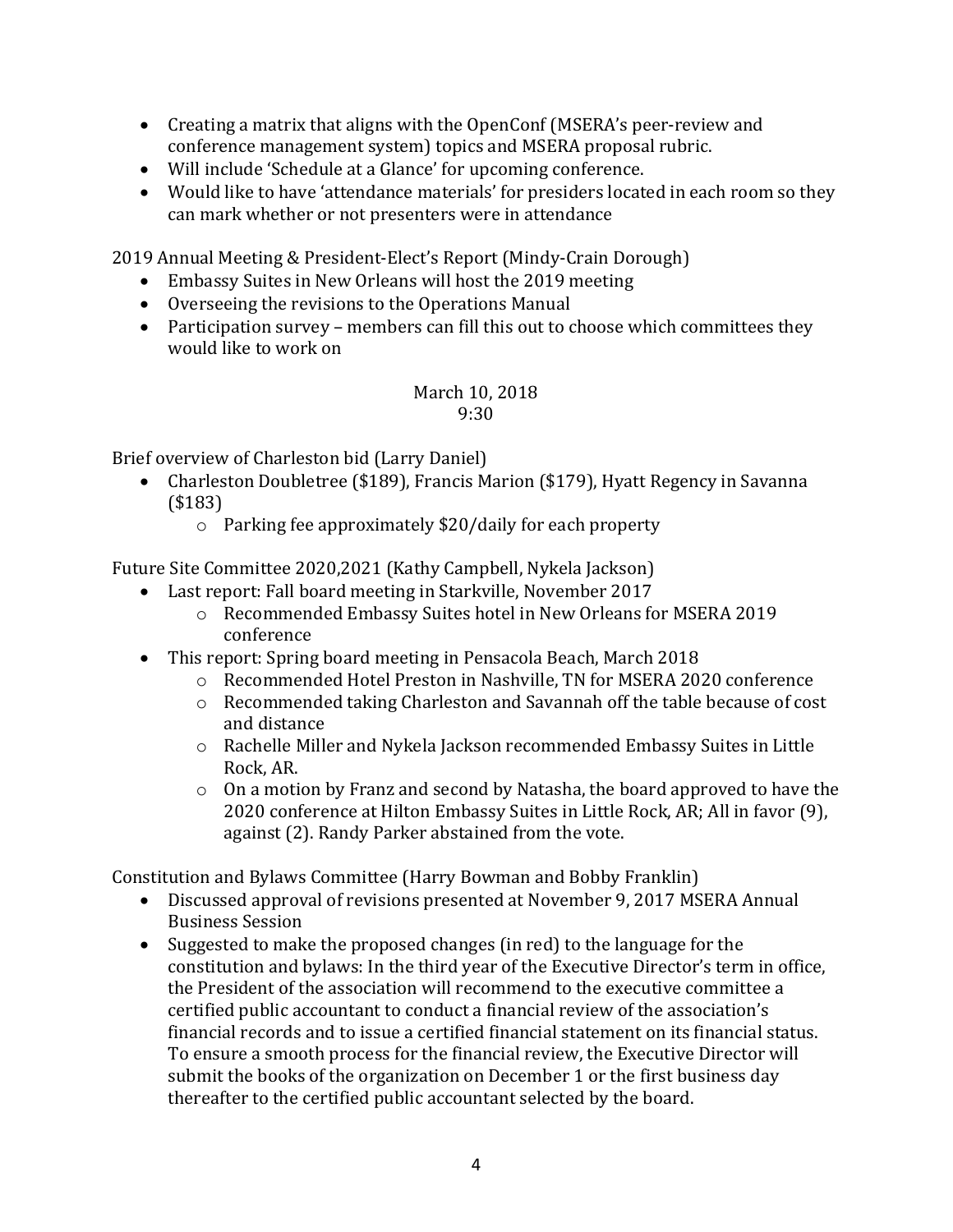Development Committee (Larry Daniel, Minadene Waldrop)

• Wants to raise the institutional membership cost to include registration instead of membership.

Graduate Student Advisory Committee & Graduate Student Representative (Suzanne Franco, Kelly Byrd)

• Assigned a group of graduate students to board members to keep them involved and to keep them coming back

Membership (Teresa Clark)

- Facebook Page Mid-South Educational Research Association
- Would like to create a Twitter account
- Working on contacting previous members and institutions that are not on our list
- Will contact attendees from prior conferences

MSERA Mentors Committee (Linda Morse)

- Some difficulty with roundtables at last session
	- o Some mentors were double scheduled
	- o Would like to return to the old format we had in previous conferences to have open discussions at roundtables. Would also like to have the graduate student session again. Would like a better coordination of these two sessions
	- o Would like to keep the 2:00 time on Thursday
	- o Would like to change the session to 'university' students instead of 'graduate' students

Nominations (Franz Reneau)

- This coming year there will be elections for President-Elect, Secretary, Graduate student representative, and state directors
- All nominations need to be a current member and must able to attend 4 board meetings

Publications (Natasha Gerstenschlager)

- Working on a call for editor for The Researcher
- Rachelle Miller volunteered to serve on committee

Technology (Tina Allen)

- In the fall we talked about doing a trial using a free event app. Since then, it is no longer free.
- Tina will continue to search for an app that could be used for our upcoming conference
- We will need projectors for the upcoming committee

The Researcher (Randy Parker)

- Printed call of The Researcher has been mailed.
- The next edition will be online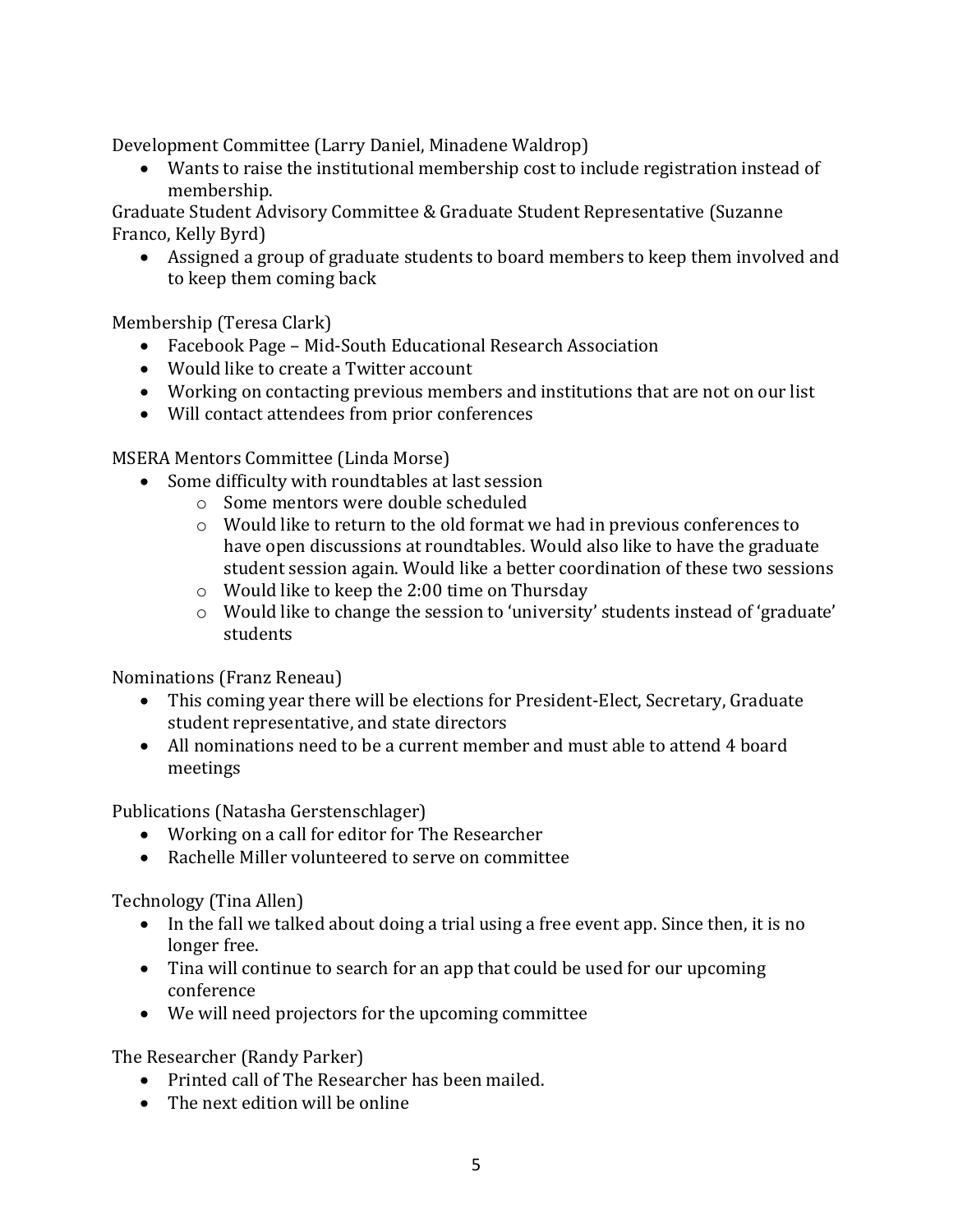• Jane Nell asked if there will be an issue that includes a membership list

Research in the Schools (Tony Onwuegbuzie, John Slate, Dustin Hebert)

- No report available
- Website is up and running

Historian's Report (Jane Nell)

- Comparing the current *The Researchers* to the ones we had in the past
- Local arrangements need to determine who will be attending the president's breakfast.
- There is a dropbox account that has MSERA historical records.

Archives Representative (David Morse)

• Archives are good

LERA Liason (Kathy Campbell)

• Just had meeting with 80-90 participants

MSERA Foundation President (Ava {Pugh)

- Foundation supports the activities of MSERA. MSERF is funded by members donating \$100 per year and any additional donations.
- Supports the RIP awards, the distinguished paper

SRERA Liaison (Harry Bowman)

- Completion of actions for 2017 SRERA/AERA Annual Meeting in San Antonio, TX
- Planning for 2018 SRERA/AERA Annual Meeting in New York, NY
	- o Four Distinguished Paper Sessions
	- o SRERA Consortium Business Meeting/Reception (\$250 cost plus catering)
	- o Booth at AERA Exhibit Hall (\$1,300 estimated total cost for booth and equipment)
	- $\circ$  Financial contribution of \$200 annually to support the booth initiative (Following MSERA Fall Board Meeting payable with SRERA dues)

Alabama Director

• Looking for a replacement

Arkansas Director (Amy Thompson)

• Absent

Kentucky Director (Natasha Gerstenschlager)

• Trying to recruit her university to submit and work on institutional membership

Mississippi Director (Kasia Gallo)

• Working with Kenny to retrieve previously created membership list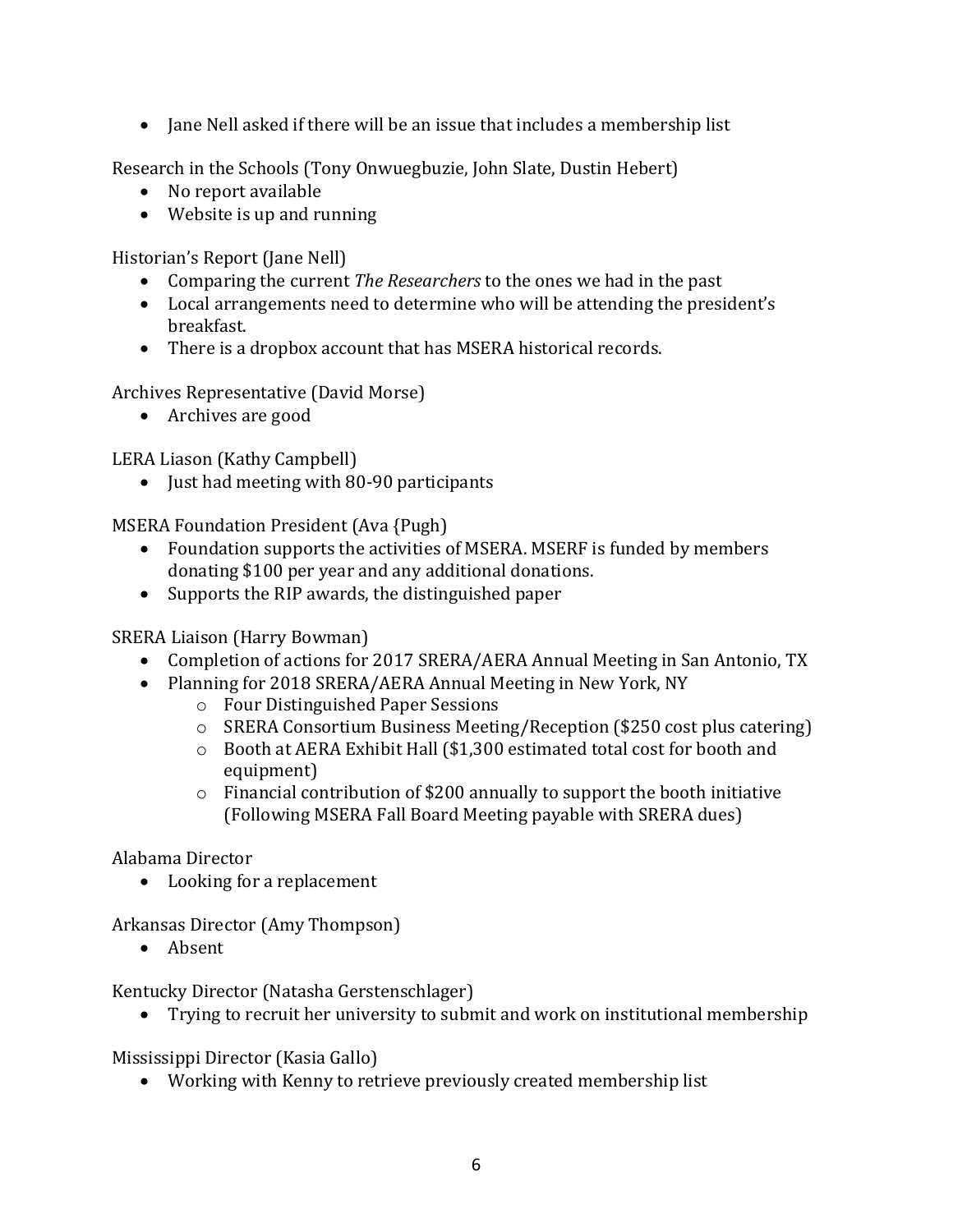Tennessee Director (Amy Elleman)

• Working on institutional memberships

At Large Directors (Tina Allen, Minadene Waldrop, Teresa Clark, Sandra Lampley)

- Teresa Clark Sent call for proposals to dept chair and her college
- Shannon will send to school districts in case they are interested in attending for professional development
- Tina trying to get 4 people from her university to attend

Florida Director (Jerry Johnson)

• Vacant position – absent for two consecutive meetings

Old Business

- Operations Manual Update (Jane Nell Luster)
	- o 4 places in the operations manual that needs to be changed and voted on in the annual business meeting

New Business

- Operations Manual & Check Writing Limit
	- o Currently the check limit is \$250 without board approval, greater than \$250 needs board approval. Rebecca is proposing that we increase it to \$500.
	- o On a motion by Shannon and second by Minadine, the board unanimously approved to increase the check limit to \$500. Randy Parker abstained from the vote.
	- o On a motion by Minadine and second by Shannon, the board unanimously approved that changes be made to the operations manual. Randy Parker abstained from the vote.
- Operations Manual Distinguished Paper Reviews for Acceptance
	- o Currently people can submit papers as a conference proposal and distinguished paper review with a two-step process. Currently, the paper is being judged at the same time by two different committees, but each committee could score very differently for the submissions.
	- o Would like to change it so that first it will be judged as a worthy presentation and if it is, then it can be judged as a distinguished paper.
	- o On a motion by Tina and second by Shannon, the board unanimously approved that program chair and awards chair brainstorm a way to submit the distinguished paper.
- Call for proposals for Editors of *The Researcher*
	- o Rebecca will send the call to the executive board for review with a two-week turnaround
	- o Publications committee will review applications and will bring a recommendation to the fall board meeting
- The Future
	- o Waves of Change